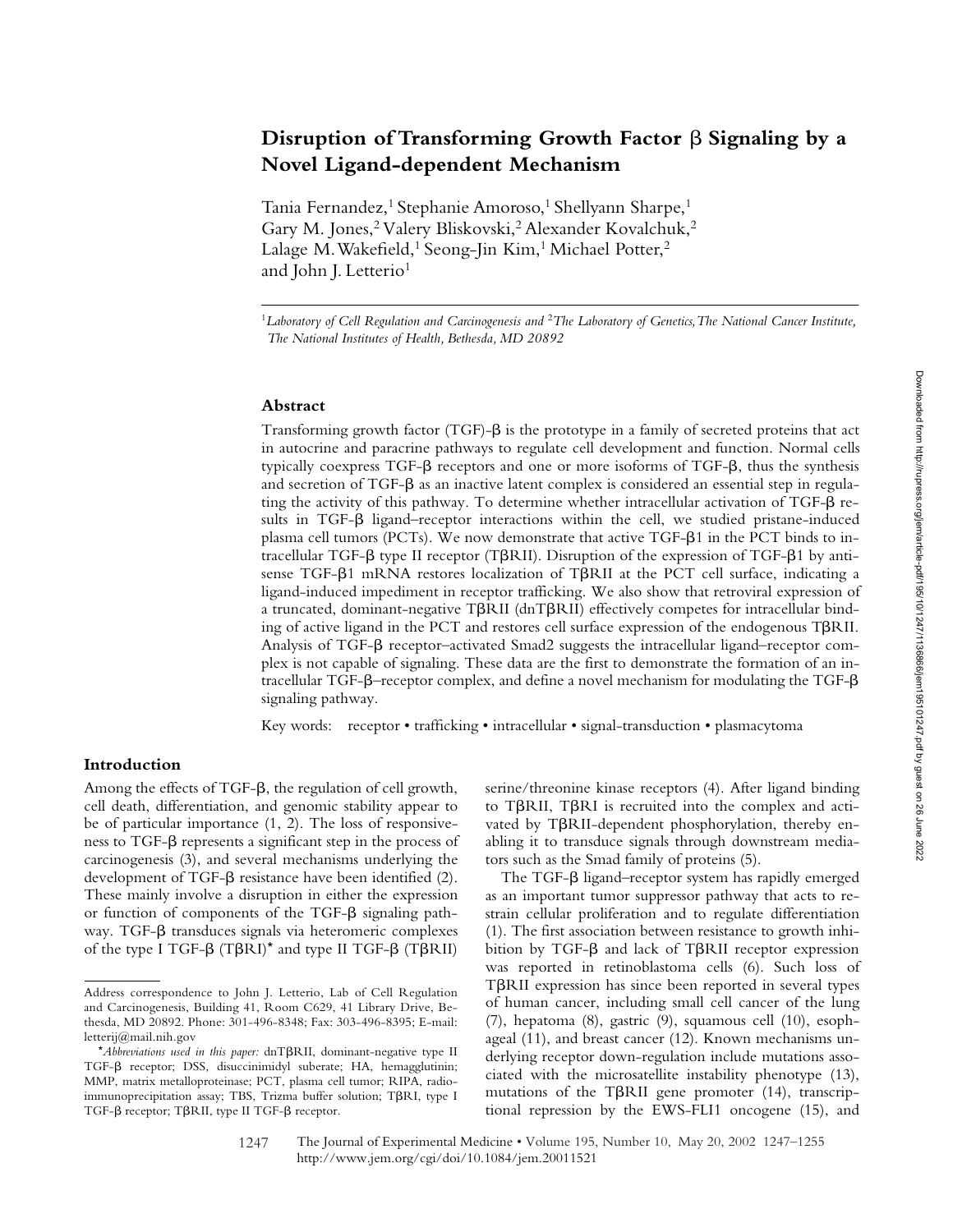DNA methylation of CpG islands in the T $\beta$ RII promoter (16). Loss of TGF- $\beta$  receptors at the cell surface has also been described in the absence of gross structural changes, mutations, or transcriptional repression, which suggests that alternative pathways of receptor deregulation must exist*.*

The role of the TGF- $\beta$  ligands in disease pathogenesis is more complex. Most tumor cells retain the ability to ex $pres$  TGF- $\beta$  and often secrete an active form of the ligand. When coupled with a resistance to the inhibitory effects of TGF- $\beta$ , overexpression of this ligand by the malignant cell could confer a growth advantage through the suppression of immune surveillance (17), promotion of angiogenesis, and stimulation of stroma (18). This potential for TGF- $\beta$  to exert pro-oncogenic effects in a context in which the tumor cell has an acquired defect in the  $TGF-\beta$  receptor system has been frequently observed in human cancer (19). The production of active  $TGF-\beta$  by plasma cell tumors (PCTs) in mice has been linked to immune dysfunction (20), including the inhibition of cytotoxic T lymphocytes (21). Immune suppression has also been linked to plasma cell production of active TGF- $\beta$  in the setting of autoimmune disease (22). These studies in the MRL/lpr mouse not only implicate B cells and plasma cells as an important source of circulating active TGF- $\beta$ , but also provide histochemical evidence that suggests the activation of TGF- $\beta$ occurs within the plasma cell (23).

We have previously demonstrated that all PCTs that develop in pristane-primed mice not only secrete active TGF- $\beta$ , but also uniformly lack the ability to bind exogenous TGF- $\beta$  at the cell surface (24). In restoring surface TBRII, either by disrupting expression of TGF-B1 with antisense mRNA or by competing ligand binding with a truncated TBRII, we now reveal a novel mechanism whereby the pathologic production of active, intracellular TGF- $\beta$  impedes receptor localization to the plasma membrane and precludes  $TGF- $\beta$  signaling.$ 

#### **Materials and Methods**

*Cell Culture.* Plasmacytoma cell lines (MOPC315, BPC4, TEPC2027, TEPC 1165, and X24) and murine B lymphoma cell lines (CH31, P388, and 8498) were maintained in routine RPMI 1640 media with 10% fetal bovine serum (Biofluids). Recombinant IL-6 (PeproTech) was added at a concentration of 5 ng/ml for the maintenance of TEPC 1165. Mv1lu cells were maintained in DMEM containing 10% fetal bovine serum.

Constructs and Retroviral Infections. To generate the TGF- $\beta$ 1 antisense vector, a neomycin-resistant gene containing an internal ribosomal entry site that forms a fusion RNA with antisense TGF- $\beta$ 1 RNA was subcloned into the BamHI site of the MFG vector (25). To produce retrovirus, the ABOSC packaging cell was transfected with 10  $\mu$ g of either the sense or antisense plasmid and cotransfected with 2.5  $\mu$ g of pCMV-VSV-G. Retroviral supernatant was collected at 24 h and applied directly to X24 cells. Stable antisense cell lines were selected using G418 and characterized by standard Northern blot analysis and ELISA (TGF- $\beta$ 1 Quantikine; R&D Systems).

To generate the dominant-negative TBRII vector (dnTBRII), a 567-bp fragment of the human TBRII (nucleotide positions 335–911), with a 5' hemagglutinin (HA) tag inserted at bp  $405$ , was cloned into the BamHI-EcoRI site of pcDNA3 (Invitrogen). The dnT $\beta$ RII was transfected into TEPC 1165 and expression was determined by reverse transcription PCR with a forward primer specific to the HA tag (TF1: 5' GATGTTCCTGAT-TATGCTAG 3), and a reverse primer spanning nucleotides 734–759 of the TBRII cDNA (TF2: 5' CATCAGAGCTA-CAGGAACACATGAAG 3') that amplified a 350-bp region.

*Immunohistochemistry.* Immunohistochemical analysis was performed as previously reported by Caver et al. (23). To demonstrate the presence of active intracellular TGF- $\beta$ , 4- $\mu$ m sections through PCT-containing peritoneal granulomas were fixed in formalin and embedded in paraffin. Slides were submerged in Trizma buffer solution (TBS) containing 0.1% Triton X-100 (Sigma-Aldrich) at room temperature for 15 min followed by TBS for 5 min, methanol for 2 min, and 0.6% (vol/vol) hydrogen peroxide in methanol for 30 min. Slides were subsequently washed at room temperature in methanol for 2 min, TBS for 5 min, and three times in TBS containing 0.1% (wt/vol) BSA for 3 min. After treatment with hyaluronidase (1 mg/ml in 100 mM sodium acetate,  $0.85\%$  [wt/vol] NaCl) for 30 min at 37°C, and three washes in TBS/0.1% BSA, slides were treated with an avidin-biotin block (Vectastain) for 15 min at room temperature, rinsed in TBS, and then blocked with 1% goat serum in TBS containing 0.5% BSA for 30 min at room temperature. Slides were incubated with 50  $\mu$ g/ml biotinylated anti-TGFß1 (1D11; R&D Systems) that reacts specifically with active and not latent TGF- $\beta$ . The primary antibody was biotinylated with avidin-biotin reagent (Zymed Laboratories) according to the manufacturer's instructions. Slides were washed three times in TBS with 0.1% BSA and exposed to ABC complex (Vector Laboratories) followed by 0.05% diaminobenzidine and 0.1% hydrogen peroxide.

*Cell Fractionation.* Membrane and cytosolic fractions were prepared according to the methods of Koli et al. (26). In brief, cells were washed with cold PBS, scraped into fractionation buffer (20 mM Tris-HCl [pH 7.4], 2 mM EDTA, 25 mM NaF, 1 mM DTT, 2 mM NaM $0<sub>4</sub>$ , 1  $\mu$ g/ml aprotinin, and 1  $\mu$ g/ml leupeptin) and sheared by repeatedly passing through a 26-gauge needle. After centrifugation at 100,000 *g* for 60 min, the soluble fraction (cytosol) was removed and the pellet was resuspended in fractionation buffer containing 0.8% Triton X-100 for 20 min at 4C. The membrane fraction was cleared from insoluble material by centrifugation at 12,000 *g* for 15 min. Triton X-100 was added to the cytosol fraction to yield an 0.8% final concentration. The cytosol and membrane fractions were resolved on 8% SDS- $PAGE$  gels (Novex) and immunoblotted with antibody to  $T\beta RII$ at 1  $\mu$ g/ml followed by a 1:10,000 dilution of horseradish peroxidase–conjugated goat anti–rabbit secondary antibody. Blots were developed with Super Signal (Pierce Chemical Co.).

*Purification and Immunoblotting of γ-Phosphate–linked ATP-*Sepharose-purified Lysates. TBRII was extracted from plasmacytoma cell lysates with  $\gamma$ -phosphate–linked ATP-Sepharose (Upstate Biotechnology), which selects for tyrosine and serine/ threonine kinases. Eluted kinase-active supernatants were resolved on 8% SDS-PAGE gels (Novex) and immunoblotted with 1  $\mu$ g/ml of C16 and a 1:10,000 dilution of horseradish peroxidase-conjugated goat anti–rabbit secondary antibody.

*In Vitro Kinase Assay.* 107 cells were washed in cold PBS and lysed in radioimmunoprecipitation assay (RIPA buffer). Lysates were pre-cleared and immunoprecipitated with  $2 \mu g/ml$  of an anti-T $\beta$ RII (N-terminal; Upstate Biotechnology). Complexes were captured with 50  $\mu$ l of protein G–Sepharose for 1.5 h,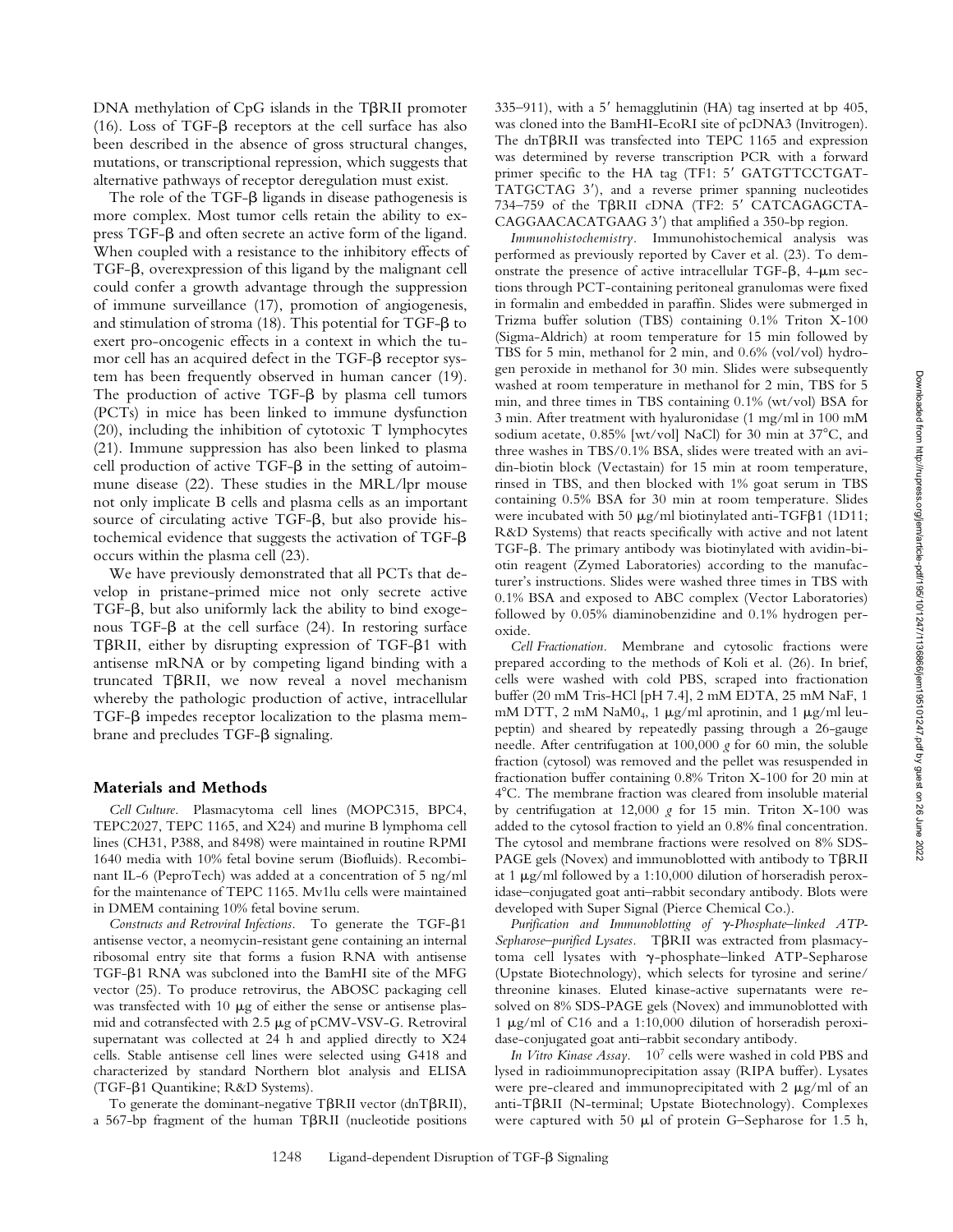and washed five times with RIPA and once with PAN (150 mM NaCl and 50 mM Pipes, pH 7.4). 5  $\mu$ Ci of <sup>32</sup>P- $\gamma$ ATP (3,000 Ci/Mmol; Amersham Pharmacia Biotech) in 50  $\mu$ l of kinase buffer (50 mM Tris-HCl, pH 7.6, 150 mM NaCl, 5 mM  $MgCl<sub>2</sub>$ , 5 mM MnCl<sub>2</sub>, 1 mM NaF, 1 mM NaVO<sub>4</sub>, and 1 mM DTT) was added to antibody-bound protein G beads and incubated at room temperature for 30 min. Beads were washed three times with RIPA and proteins were eluted in sample buffer, separated on a 10% SDS-PAGE gel (Novex), and immunoblotted with an antibody to full-length receptor (H567; Santa Cruz Biotechnology, Inc.).

Receptor Cross-linking Assay. Analysis of cell surface TGF- $\beta$ receptor expression by the cross-linking of  $^{125}I-TGF-\beta$  was performed as previously described (24). Where specified, murine PCTs were acid washed in 150 mM NaCl and 0.1% acetic acid according to a standard protocol for stripping ligand from cell surface receptor, as described by Zwaagstra et al. (27). For in vitro cross-linking analysis of intracellular receptor, cells were washed with cold PBS and lysed in 20 mM Tris-HCl (pH 7.4), 2 mM EDTA, 25 mM NaF, 1 mM DTT, 2 mM NaMo<sub>4</sub>, and 2 mM NaVO4 with protease inhibitors. After centrifugation at 100,000 *g* for 60 min, the soluble fraction (cytosol) was removed and the pellet was resuspended in fractionation buffer containing 0.8% Triton  $X-100$  for 20 min at  $4^{\circ}$ C. Membrane fraction was clarified by centrifugation at 12,000 *g* for 15 min. Triton X-100 was also added to the cytosol fraction to a final 0.8% concentration. The cytosolic fraction was incubated for 2.5 h with  $^{125}I- TGF-\beta$  and then cross-linked with disuccinimidyl suberate (DSS) (Pierce Chemical Co.) added to a final concentration of 3 mM for the final 30 min. The reaction was quenched by the addition of 50 mM Tris-HCl, pH 7.4. Lysates were immunoprecipitated overnight with anti-T $\beta$ RII (C16). Immunoprecipitates were captured by protein A–Sepharose beads, separated on a 4–20% PAGE gradient gel, and exposed to film.

*Analysis of Endogenous, Intracellular TGF-*- *Ligand–Receptor Complex.* 107 cells were washed three times in ice-cold wash buffer (RPMI 1640, 25 mM Hepes, pH 7.4), resuspended in 1 ml of the same buffer containing 3 mM DSS, and then incubated for 30 min at 4C. The reaction was quenched with 50 mM Tris, pH 7.5. Cells were washed three times in cold sucrose buffer (250 mM sucrose, 10 mM Tris, pH 7.4, 1 mM EDTA) and lysed for 30 min at 4C in RIPA buffer with protease inhibitors (Boehringer). Lysates were centrifuged at 4°C at 10,000 g in a tabletop Eppendorf centrifuge (model 5415C). Receptor immunoprecipitation was done overnight at  $4^{\circ}$ C with 1  $\mu$ g/ml of C16 (Santa Cruz Biotechnology, Inc.). Sample buffer was added with 2-mercaptoethanol in case of immunoblotting with H567 (Santa Cruz Biotechnology, Inc.) and without mercaptoethanol in the case of 1D11 (Genzyme), and MCA797 (Serotec). Precipitates were run on a 4–20% SDS-PAGE gradient gel and transferred onto polyvinylidene difluoride membranes. Blots were incubated with  $1 \mu g$ / ml of 1D11 or MCA979 diluted in PBS with 1% BSA or H567 diluted in TBST-milk overnight at 4°C. An additional incubation was done with a 1:10,000 dilution of either a goat anti–mouse or donkey anti–rabbit secondary antibodies. Blots were developed with Super Signal (Pierce Chemical Co.).

*Analysis of Smad2.* Lysates of cells treated with 2.5 ng TGF- -1/ml in RPMI medium with 0.5% fetal bovine serum were separated on 8% Tris-glycine gels (Novex). Immunoblotting was performed with an anti-phoshoSmad2, rabbit polyclonal antibody (Upstate Biotechnology), followed by a 1:10,000 dilution of goat–anti rabbit secondary (Jackson ImmunoResearch Laboratories) and visualized with Super Signal (Pierce Chemical Co.).

*Conditioned Media Preparation, Proliferation Assays, and Analysis of TGF-*- *Production.* The methods for the production of serum-free cell supernatants, measurement of DNA synthesis by  $[3H]$ thymidine, and TGF- $\beta$  ELISAs and bioassays have been previously described (24). Quantikine TGF- $\beta$ 1 ELISA kits were purchased from R&D Systems.

## **Results and Discussion**

PCTs Express Normal T $\beta$ RII. Inactivating mutations in TBRII have been described in human malignancies (28, 29). Therefore, to determine if there were any consistent mutations that would impair the processing, expression, or function of this receptor, we sequenced cloned segments of cDNA from TBRII mRNA. The sequencing of cDNAs from five PCTs (BPC4, two variants of MOPC 315, TEPC 1165, and X24) and from the spleen of normal BALB/c and C57BL6 mice, showed no consistent bp differences (These sequence data are available from GenBank/ EMBL/DDBJ under accession no. AF406755). Any differences from the published sequence of  $T\beta \text{RII}$  (from NIH3T3 cells) were ascribed to differences in the genetic strain of the mouse (30).

*Pristane-induced Plasmacytomas Express a Functional, Ki*nase-active TBRII. TBRII receptor is a constitutively active serine threonine kinase and autophosphorylates its intracellular domain  $(31)$ . To characterize the T $\beta$ RII expressed in the PCT, whole cell lysates were also incubated with  $\gamma$ -phosphate–linked ATP-Sepharose, which selects for tyrosine and serine/threonine kinases. In Western analysis of  $\gamma$ -ATP-Sepharose-selected proteins with TBRIIspecific antibodies, an  $\sim$ 70-kD doublet band of T $\beta$ RII is recognized in the kinase-enriched extracts of the positive controls (Fig. 1 A, lanes 1 and 6) and in each of the four PCTs (Fig. 1 A, lanes 2-5), which suggests that TBRII protein is indeed synthesized by the PCTs. To determine whether the T $\beta$ RII of the murine PCT has kinase activity, cells from two representative lines (TEPC 1165 and X24) were incubated with 5  $\mu$ Ci of <sup>32</sup> $\gamma$ ATP. Immunoprecipitates of T $\beta$ RII from lysates labeled with <sup>32</sup> $\gamma$ ATP resolved on an 8% SDS gel demonstrate autophosphorylation of the 70-kD TβRII receptor both in control lymphomas (Fig. 1 B, lanes 1 and 2) and in PCTs (Fig. 1 B, lanes 3 and 4). This suggests that the TBRII of the pristane-induced PCT is capable of autophosphorylation and therefore functional.

TGF<sub>B</sub>-II Receptor Protein Is Absent in Membrane Fraction *but Present in the Cytosol.* Because the lack of ligand binding to surface receptors on the PCT is clearly not a consequence of a transcriptional or translational defect (24), we chose to investigate whether this defect represents a problem with localization of T $\beta$ RII in the plasma membrane. We examined the membrane and cytosolic fractions of the PCTs for the presence of T $\beta$ RII. Western blotting with an antibody specific for  $T\beta \mathrm{RII}$  revealed abundant amounts of receptor protein in the cytosol (Fig. 1 C, lanes 6–8) but not in the membrane fractions (Fig. 1 C, lanes 2–4) of several PCTs. The control cell line CH31 (Fig. 1 C, lanes 1 and 5) shows presence of T $\beta$ RII both in the membrane and cyto-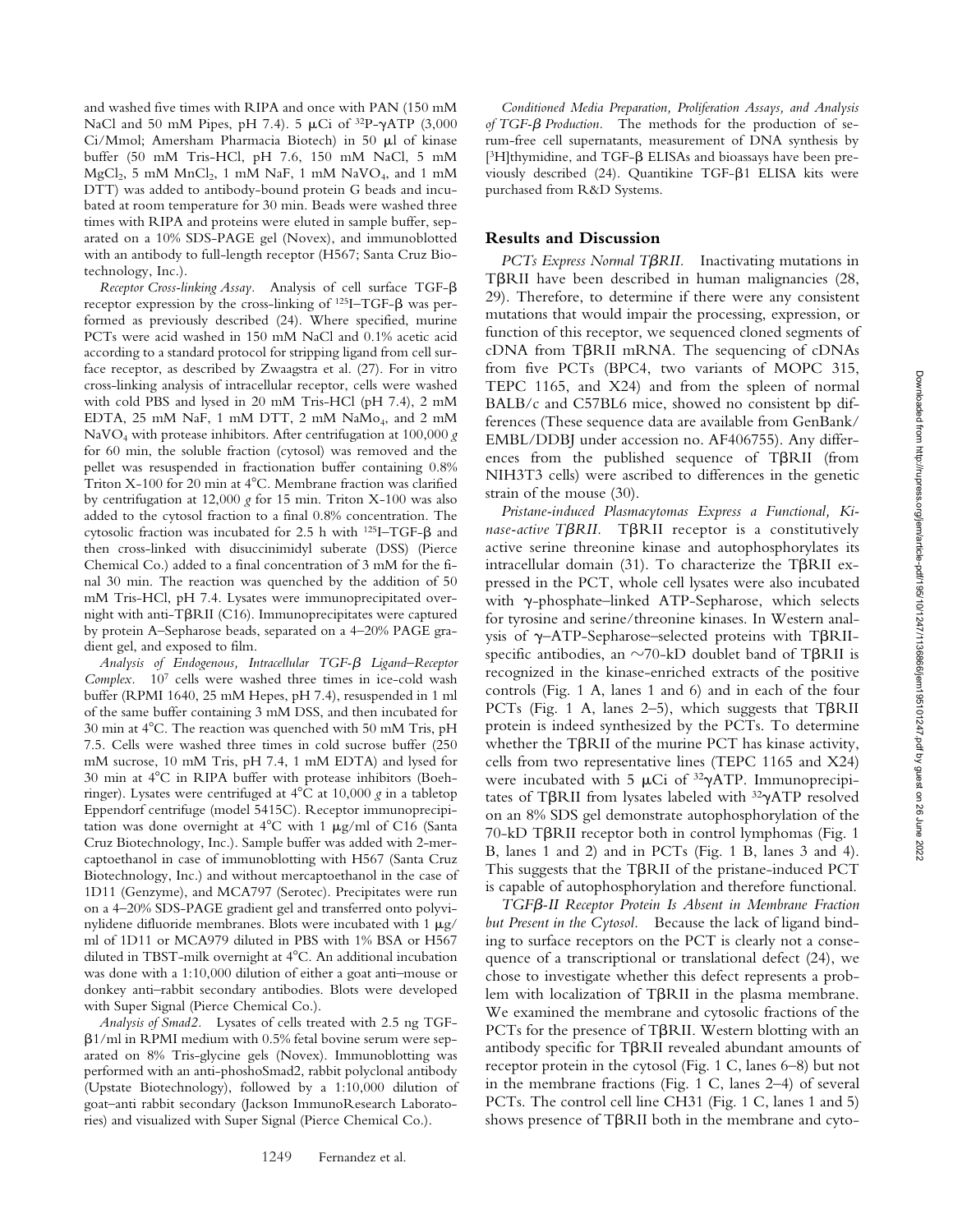

Figure 1. Murine PCTs contain active intracellular T $\beta$ RII. (A) Affinity purification of TBRII from whole cell plasmacytoma lysates using -phosphate–linked ATP-Sepharose. Products were resolved on an 8% SDS-PAGE gel and immunoblotted with antibody to full-length TBRII. (B) Autophosphorylation of the 70-kD TBRII can be visualized when -ATP–labeled cell lysates of control lymphomas (lanes 1 and 2) and PCT cells (lane 3 and 4) are immunoprecipitated with anti-T $\beta$ RII. (C) TBRII is not detected by Western in membrane fractions of PCTs. Membrane and cytosolic fractions were prepared from the control CH31 (lanes 1 and 5) and PCT cells (lanes 2–4 and 6–8) according to the methods described in Koli et al. (26) and as summarized in Materials and Methods.

solic fractions. The relative absence of receptor protein in the membrane fractions of PCTs suggests that a defect in receptor trafficking underlies the inability to bind ligand at the surface of the PCT.

<sup>125</sup>I-TGF-β Does Not Bind to TβRII in Lysates of PCT Cells. The absence of membrane T $\beta$ RII can explain the inability to bind exogenous  $TGF-\beta$  at the cell surface. However, it should be possible to demonstrate the binding of  $^{125}I-TGF- $\beta$  to the cytosolic receptor. Receptor cross$ linking was performed with  $^{125}I- TGF-\beta$  and cytoplasmic lysates of TEPC 1165 and X24 to investigate whether the intracellular pool of T $\beta$ RII would bind exogenous TGF- $\beta$ 1. Binding of <sup>125</sup>I-TGF- $\beta$  to T $\beta$ RII was observed in lysates of control lymphoma cells (Fig. 2, lanes 1 and 2) but not of PCT cells (Fig. 2 C, lanes 3 and 4). As expected, immunoprecipitation with an antibody specific for TBRI did not reveal the binding of  $^{125}I - TGF - \beta1$  to T $\beta RI$  (unpublished data), nor did anti-T $\beta$ RII co-precipitate T $\beta$ RI in this assay, supporting the model in which heteromers of  $T\beta RI$ and TBRII do not form in the presence of ligand until they



Figure 2. Intracellular TBRII of the PCT does not bind exogenous ligand. Chemical cross-linking of  $^{125}$ I–TGF- $\beta$  to cytoplasmic extracts from the positive control CH31 (lanes 1 and 2), followed by immunoprecipitation with TBRII-specific antibodies reveals ligand binding. In contrast, ligand binding to intracellular receptors could not be detected in cytoplasmic extracts of the parental TEPC 1165 (lanes 3 and 4).

are on the plasma membrane (32, 33). These data suggest that either T $\beta$ RII expressed by PCTs is not available for ligand binding, or that a unique mechanism is responsible for the sequestration of T $\beta$ RII within the PCT cell.

*Absence of Ligand–T*-*RII Complex on the PCT Cell Sur*face. It is possible that the lack of <sup>125</sup>I–TGF- $\beta$  binding to TBRII in the PCT cell (24) could occur if receptors are occupied by secreted, endogenous ligand. We previously  $reported$  the secretion of active TGF- $\beta$  by multiple PCT cell lines and now provide immunohistochemical evidence of active intracellular TGF- $\beta$  in the PCT. Using the monoclonal antibody 1D11 that reacts specifically with active and not latent TGF- $\beta$ , we evaluated sections through in-



Figure 3. Active  $TGF-\beta$  is present in the PCT. (A) To demonstrate the presence of active intracellular  $TGF-\beta$  in the murine PCT in vivo, we prepared 4-m sections through PCT-containing peritoneal granulomas that had been fixed in formalin and embedded in paraffin. Sections were processed by standard methods for histochemical analysis, as previously described (23) and incubated with a biotinylated monoclonal antibody (1D11) that reacts specifically with active and not latent TGF- $\beta$ . (B) To demonstrate specificity, control sections were incubated with antibody that had been pre-blocked by incubation with recombinant TGF- $\beta$ 1. Arrowheads indicate plasma cells. (C) A ligand–receptor complex cannot be detected at the PCT cell surface. To strip receptor-bound ligand, whole cells were acid washed followed by incubation with  $^{125}I-TGF-\beta$ for detection of surface T $\beta$ RII. There is no evidence of T $\beta$ RII by receptor–ligand affinity labeling in PCTs X24 (lane 2) or 1165 (unpublished data), either before or after acid wash (X24 acid washed, lane 3). Transient exposure of whole cells to low pH does not destroy ligand binding capacity of cell surface receptor as shown with the control cell line (unwashed control, lanes 4 and 5; acid washed control, lane 6). The presence or absence of unlabeled TGF- $\beta$  is indicated by  $-$  or  $+$ , respectively.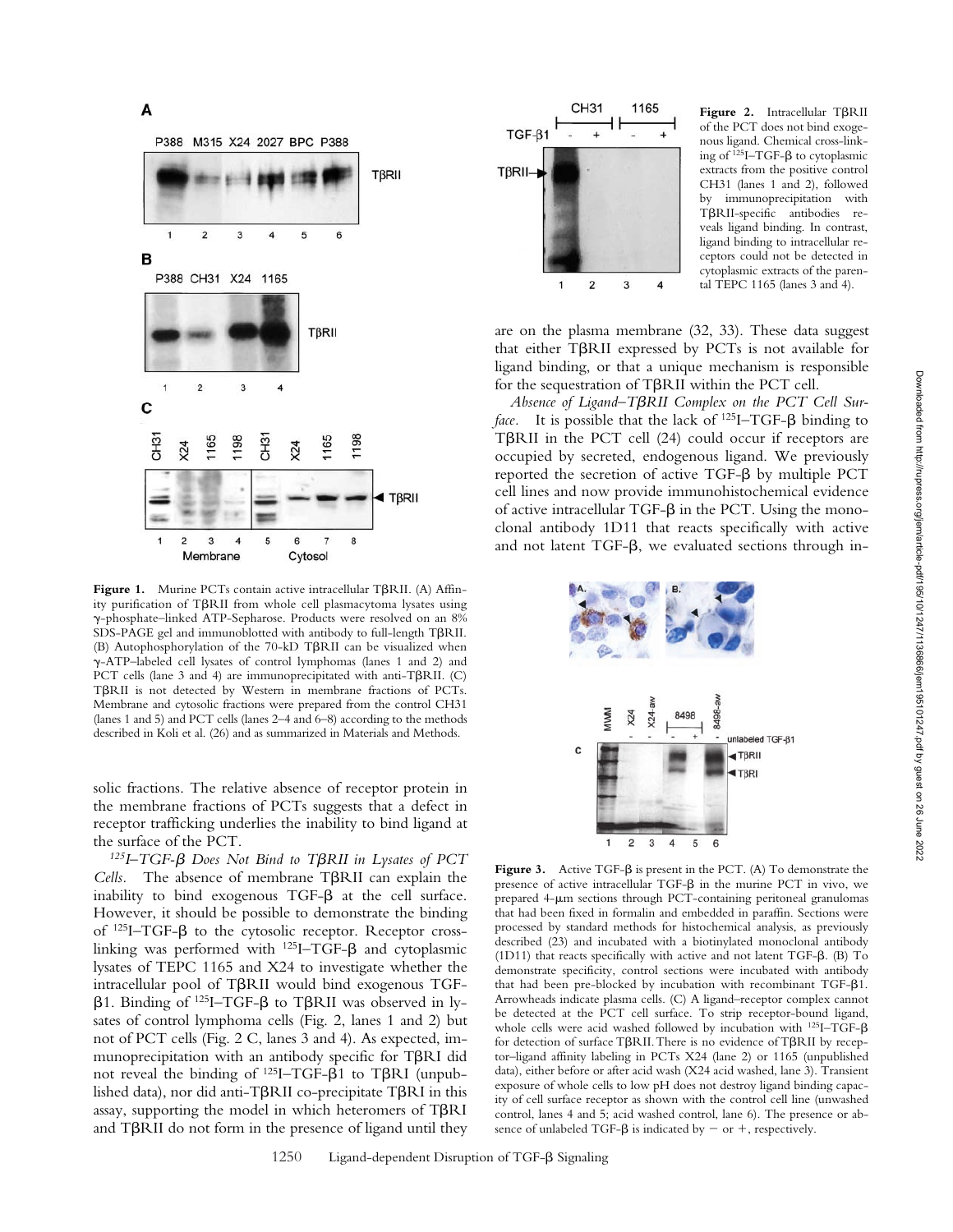flammatory granulomas for pristane-primed mice (Fig. 3 A). The specificity of the strong immunohistochemical staining in plasma cells was demonstrated by pre-blocking 1D11 with recombinant TGF- $\beta$ 1 (Fig. 3 B). Although Western analysis of membrane fractions indicates a true absence of T $\beta$ RII at the PCT surface, we wanted to clearly exclude the possibility that the lack of  $^{125}I-TGF-β1$  binding on whole PCT cells (Fig. 3 C, lane 2) is secondary to receptor occupancy at the cell surface by the active, endogenous ligand. We performed an acid wash on whole PCT cells, a technique that effectively strips ligand from cell surface receptors and allows for subsequent binding with 125I– TGF- $\beta$ 1 (16). The lack of binding of <sup>125</sup>I–TGF- $\beta$ 1 after the acid wash of both X24 (Fig. 3 C, lane 3) and TEPC 1165 (unpublished data) confirms the true absence of cell surface localization of receptor. Cell membranes are not affected by transient exposure to low pH and 90–95% of TGF- $\beta$  receptor–bound ligand is removed at low pH without affecting subsequent binding capacity (26). With a control-line cell line (Fig. 3 C, lane 4) we were also able to show that the acid wash of cells does not destroy ligand binding capacity of the receptor.

Production of Autocrine, Active TGF- $\beta$ 1 Precludes the Translocation of T $\beta$ RII to the Plasma Membrane in the Murine Pris*tane–induced PCT.* To demonstrate the role of autocrine TGF- $\beta$ 1 in this PCT phenotype, we examined the effects of blocking endogenous TGF- $\beta$ 1 production through retroviral expression of antisense TGF- $\beta$ 1 (Fig. 4, A and B). Antisense expression led to a 10-fold reduction of secreted TGF- $\beta$ 1 as determined by both ELISA and in a bioassay that evaluates the growth of the TGF- $\beta$ 1-sensitive Mv1Lu cell line in media conditioned by the PCT (120 pg/ml in sense control vs. 12.4 pg/ml in antisense line). Expression of sense has no effect on the pattern of ligand binding at the cell surface (Fig. 4 B, lane 5). However, the localization of T $\beta$ RII at the cell surface is restored by the expres $sion$  of antisense TGF- $\beta$ 1, as demonstrated by the binding of  $^{125}I$ -TGF- $\beta$ 1 to T $\beta$ RII and T $\beta$ RI on the antisense X24 PCT cells (Fig. 4 B, lane 3). The cross-linking pattern on antisense X24 is competed by excess unlabeled TGF- $\beta$ 1 (Fig. 4 B, lane 4) and is similar to that of the control B cell lymphoma CH31 (Fig. 4 B, lanes 1 and 2). The ability to detect cell surface TBRII in antisense X24 and not in cells expressing a control sense vector suggests that the effect is a direct consequence of blocking ligand production in the PCT.

The data presented so far support a hypothesis in which the formation of active TGF- $\beta$ 1 within the PCT cell promotes direct intracellular interaction of ligand with TBRII, effectively trapping the receptor and preventing trafficking to the plasma membrane. If true, the restoration of cell surface localization might occur when the receptor is in relative excess of available ligand. To test this hypothesis, we infected a PCT line (TEPC 1165) with a retroviral vector expressing a dominant-negative version of the TGF- $\beta$  type II receptor, dnT $\beta$ RII, which lacks the kinase domain but has an intact extracellular binding domain and a transmembrane domain (34). Thus, the receptor is capable of binding



Figure 4. Restoration of cell surface expression of TBRII. (A and B) TGF- $\beta$ 1 anti-sense expression and disruption of TGF- $\beta$  production restores the surface expression of TGF- $\beta$  receptors (A, top). Northern analysis of sense and antisense TGF- $\beta$ 1 transfected cell lines with a <sup>32</sup>P-labeled cDNA probe for neomycin (part of the bicistronic message) confirms the expression of sense and antisense TGF- $\beta$ 1 mRNA (A, bottom). Corresponding ethidium bromide–stained gel. (B) Ligand affinity cross-linking studies with  $^{125}I- TGF-\beta$  show a normal receptor complex in the control CH31 (lane 1), competed by unlabeled TGF- $\beta$  (lane 2). The restoration of the cell surface expression of T $\beta$ RII is obtained on transduction of the parental  $X24$  with the antisense TGF- $\beta$ 1 (antisense  $X24$ , lanes 3 and 4). The binding and chemical cross-linking of 100 pM  $^{125}I-TGF- $\beta$  to$ TBRII is competed by a 100-fold excess (1 nM) of unlabeled TGF-B1 and is indicated by  $+$ . (C and D) Transfection with a truncated T $\beta$ RII restores surface localization of endogenous T $\beta$ RII (C, top). Hybridization with a 32P-labeled cDNA neo probe demonstrates the expression of the dominant-negative T $\beta$ RII mRNA in the PCT 1165 (C, bottom). Ethidium bromide–stained gel of a 375-bp amplimer specific to the HA-tagged TBRII. (D) Chemical cross-linking studies demonstrate the restoration of endogenous T $\beta$ RII on the cell surface after transduction with the dominant-negative T $\beta$ RII (1165dnRII). In vitro cross-linking of cytosolic fraction from 1165dnRII demonstrate the presence of free endogenous T $\beta$ RII that is now available for binding to <sup>125</sup>I–TGF- $\beta$  (lane 7).

ligand but is not capable of initiating signaling. We evaluated this line (1165dnRII) for the capacity to bind  $^{125}$ I-TGF- $\beta$ 1 (Fig. 4 D). The parental cell line TEPC 1165 (Fig. 4 D, lanes 1 and 2) consistently lack the ability to bind exogenous  $^{125}I$ -TGF- $\beta$ 1. However, the incubation of the dnT $\beta$ RII-expressing 1165dnRII cells with <sup>125</sup>I-TGF- $\beta$ 1 revealed ligand binding to endogenous receptor at the cell surface (immunoprecipitation of the receptor–ligand complex was performed with an antibody recognizing the  $C$ -terminus of wild-type T $\beta$ RII, thereby distinguishing the endogenous receptor from the dnT $\beta$ RII; Fig. 4 D, lanes 3 and 4). The ability of the dnT $\beta$ RII to act as a decoy for endogenous  $TGF-\beta$  is also demonstrated by the ability of  $^{125}I- TGF- $\beta$ 1 to bind to T $\beta$ RI in cytoplasmic extracts of$ the 1165dnT $\beta$ RII cells (Fig. 4 D, lane 7). These results indicate that the lack of binding of  $^{125}I - TGF - \beta1$  to the intra-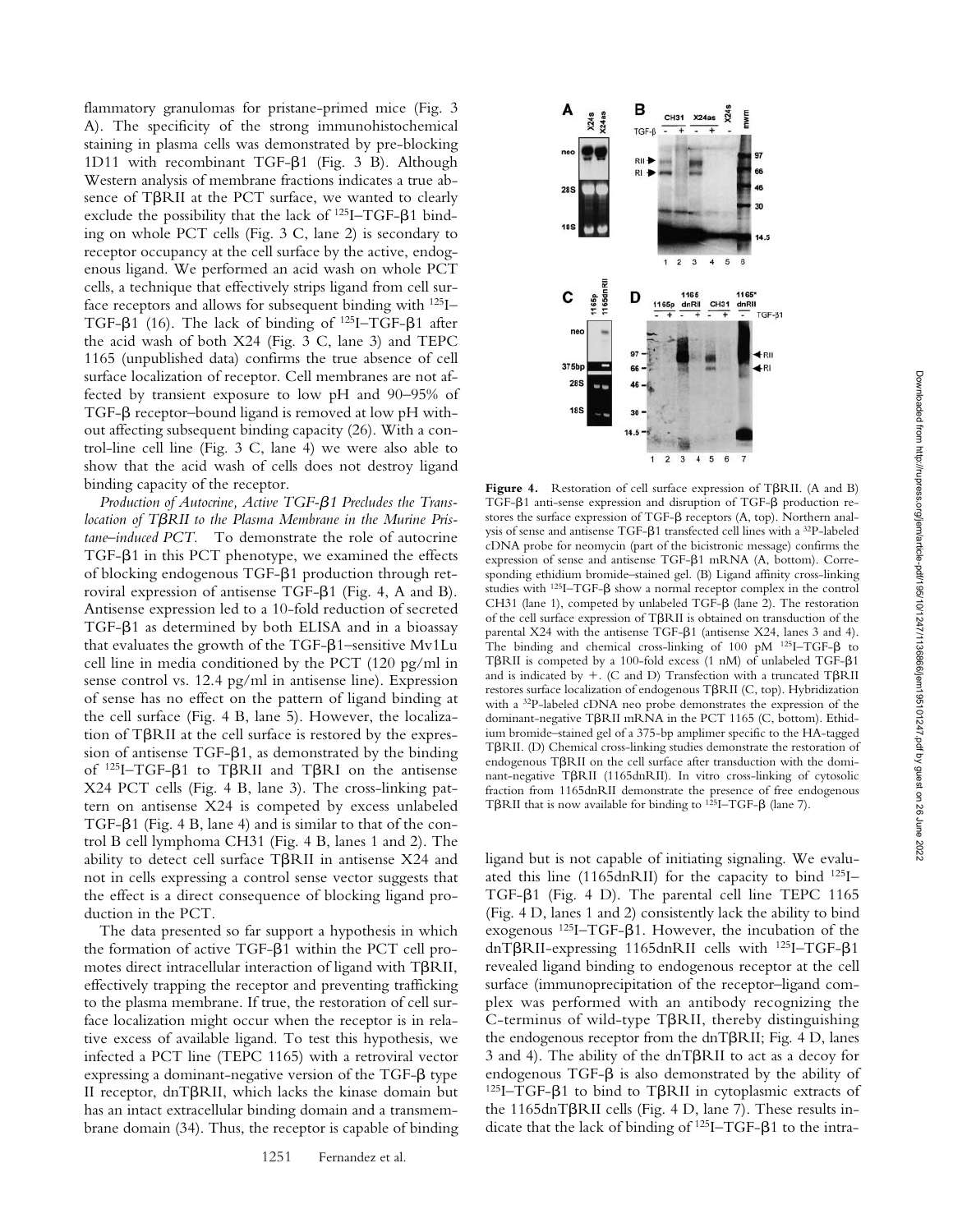cellular T $\beta$ RII in the parental 1165 (Fig. 2, lanes 3 and 4) is a consequence of receptor binding to active intracellular TGF- $\beta$ . When endogenous active TGF- $\beta$  is sequestered by the dnTβRII in the PCT, there is a pool of endogenous TBRII that then becomes available for binding with exogenous ligand (Fig. 4 D, lane 7). Collectively, these data support the conclusion that autocrine, active intracellular TGF- $\beta$ 1 blocks the translocation of T $\beta$ RII to the plasma membrane in the pristane-induced PCT.

Intracellular TGF-β Ligand–Receptor Complexes Are Present *in the Murine Pristane–induced PCT.* To directly demonstrate the existence of an intracellular ligand-T $\beta$ RII complex in the PCT, we performed an "intracellular" crosslinking assay by exposing intact PCT cells to the permeable



Figure 5. An intracellular TGF- $\beta$ -T $\beta$ RII complex. (A) Lysates of  $DSS$ -treated whole cells were immunoprecipitated with the anti-T $\beta$ RII antibody (C16) followed by Western analysis with either antibodies to TGF- $\beta$ 1 (1D11, lanes 1–3, or MCA797, lane 4) or full-length T $\beta$ RII (H567, lane 5). Each primary antibody detected the identical intracellular ligand-receptor complexes with recombinant TGF- $\beta$ 1 loaded as a control (500 ng, lane 2, and 50 ng, lane 3). (B) An  $\sim$ 58-kD phosphorylated Smad2 band was induced by TGF- $\beta$  treatment of the control lymphoma, CH31. (C) TGF- $\beta$ -induced phosphorylation of Smad2 was detected in the PCT X24 containing the antisense expression vector (lanes 3 and 4), but not in the sense control line (lanes 1 and 2). Phosphorylation of the mink lung epithelial cell line (Mv1Lu) is shown as a positive control (lanes 5 and 6). (D) Similarly, TGF- $\beta$ -induced phosphorylation of Smad2 was detected in the PCT 1165 containing the dnT $\beta$ RII expression vector (1165dn, bottom). The result demonstrates the ability of TGF- $\beta$  to initiate signaling once the endogenous receptor is localized to the plasma membrane.

1252 Ligand-dependent Disruption of TGF-β Signaling

membrane cross-linking reagent, DSS. Unlike traditional  $TGF-\beta$  receptor cross-linking studies that stabilize the interaction of cell surface receptor with  $^{125}I-\text{TGF-}\beta1$ , this experiment relies on the presence of active, endogenous TGF-81 to cross-link with intracellular TBRII. Cross-linked PCT lysates were immunoprecipitated with a TBRII-specific antibody and immunoblotted with either of two distinct monoclonal antibodies specific for TGF- $\beta$ 1, or with a polyclonal antibody raised against the full-length type II receptor. Both anti-TGF- $\beta$ 1 antibodies clearly detected the existence of an identical intracellular ligand–receptor complex (Fig. 5 A, lanes 1 and 4) that was blocked by the pre-incubation of primary antibody with recombinant TGF- $\beta$ 1, and was not detected by incubation with the secondary antibody alone (unpublished data). The same complex was also present when immunoprecipitates were assayed by Western blotting with an antibody raised against the full-length TBRII (Fig. 5 A, lane 5). Because latent TGF- $\beta$  does not bind T $\beta$ RII, the demonstration of an intracellular ligand–receptor complex provides clear evidence that  $TGF-\beta$  is being activated intra $cellularly$  and is capable of binding  $T\beta RII$ .

The Intracellular TGF- $\beta$  Ligand–Receptor Complexes Do *Not Signal through Smad2.* The presence of an intracellular ligand–receptor complex raises an important question regarding the potential for signaling to occur in an "intracrine" fashion, outside the context of the plasma membrane. To address this question we looked for the presence of the receptor-activated phosphorylated Smad2 in lysates of both the parental PCTs and in the antisense and  $dnT\beta RI$ expressing PCT cell lines (Fig. 5, C and D). No phosphorylated Smad2 was detected after the addition of exogenous ligand to the parental cell lines (Fig. 5, C and D), despite the fact that both X24 (unpublished data) and TEPC 1165 contain detectable levels of Smad2 protein. This suggests that the intracellular ligand–receptor complex is incapable of activating Smad2. More importantly, exogenous ligand could induce the phosphorylation of Smad2 not only in the control lymphoma (CH31; Fig. 5 B, top), but also in both the TGF- $\beta$ 1 antisense and dnT $\beta$ RII-expressing PCT cell lines, in which we have restored receptor expression at the cell surface (Fig. 5, C and D).



Figure 6. A model for the sequestration of TBRII inside the cell by active endogenous TGF- $\beta$ 1. TGF- $\beta$  is typically secreted in a biologically latent form and therefore cannot bind to its cognate receptor, TBRII. (A) In a normal cell, the activation of TGF- $\beta$ 1 occurs outside the cell where it can bind cell surface TβRII. (B) In our plasmacytoma model, TGF- $\beta$ 1 is activated within the cell by a currently unknown  $m$ echanism and can readily bind T $\beta$ RII, which consequently contributes to the observed loss of TGF- $\beta$  receptor expression at the cell surface.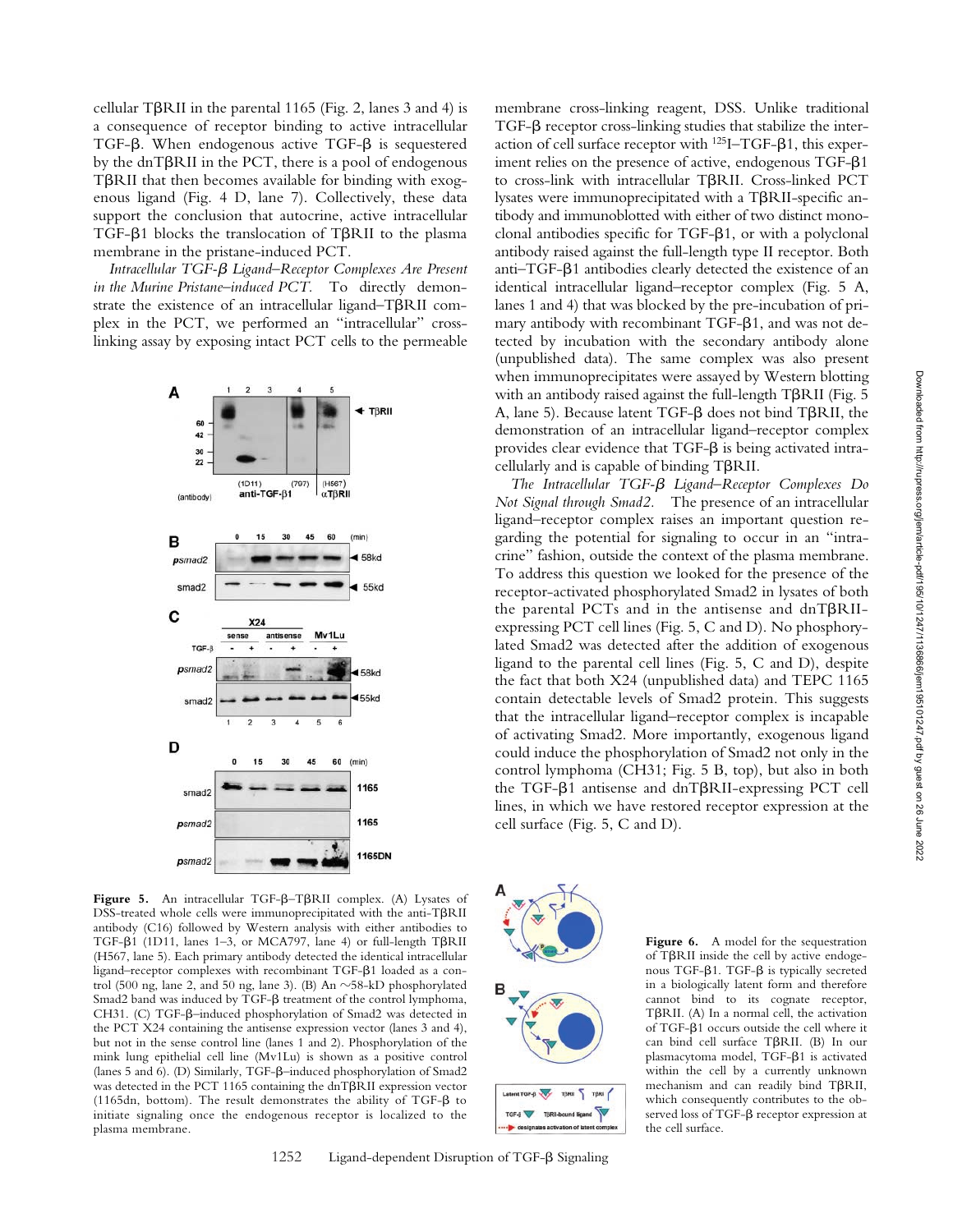It is worth noting that our use of the truncated dnT $\beta$ RII has clearly given a result that might not be predicted based on conventional studies in which dominant-negative receptors have routinely been applied. Such dominant-negative constructs have invariably been expressed in cells that have an intact TGF- $\beta$  signaling pathway. More importantly, the dnT $\beta$ RII has never been introduced into a cell that spontaneously produces large amounts of active TGF- $\beta$ or contains an intracellular pool of active TGF- $\beta$ , such as that present within the PCT cell. However, the fact that one can induce phosphorylated Smad2 in a cell expressing the dnT $\beta$ RII is not without precedent, as the expression of a similar dnT $\beta$ RII in the Mv1Lu cell line blocks growth inhibition in response to  $TGF-\beta$ , but not the Smad-dependent induction of fibronectin or the plasminogen activator inhibitor (35). Regardless, it is clear that the endogenous TBRII synthesized by the PCT is capable of transducing a signal when localized in the plasma membrane.

It is also important to note that even upon the restoration of the endogenous receptor to the cell surface we were unable to restore sensitivity to TGF- $\beta$ -mediated growth inhibition and apoptosis (unpublished data) in either the antisense X24 line or the 1165dn line. It has recently been demonstrated that a similar defect in the membrane localization of TGF- $\beta$  receptors correlates with insensitivity to the growth inhibitory effects of  $TGF-\beta$  in human mammary epithelial tumors (36). However, this may not be the primary or principal defect underlying TGF- $\beta$  resistance, especially in the PCT where deregulated expression of c-*myc* is invariant (37). As the repression of c-*myc* is critical for TGF- $\beta$ -induced growth arrest (38), it is possible that our inability to couple Smad2 phosphorylation with either growth inhibition or apoptosis in the antisense X24 and 1165dn lines merely reflects an inability to suppress the expression of c-*myc*.

In contrast to the majority of growth factors, TGF- $\beta$  is normally synthesized and secreted in a biologically latent form such that it is unable to bind to its cognate receptor, nor elicit a biological response (39). It is possible that genetic polymorphisms in the TGF- $\beta$  ligands may result in the altered production and activation of TGF- $\beta$ . Variants leading to increased circulating TGF- $\beta$  have been described (40, 41) as well as domain-specific mutations of the TGF- $\beta$ 1 LAP that potentially result in the formation of a constitutively active TGF- $\beta$ 1 (42). We have sequenced the entire coding region for TGF- $\beta$ 1 in two PCTs (MOPC 315 and X24) and found no mutations. Another mechanism that might lead to the aberrant production of active TGF- $\beta$  involves the increased production of proteases with the capacity to cleave the latent precursor. These include furin-like proteases (43) and matrix metalloproteinases (44, 45). In human myeloma there is significant production of matrix metalloproteinase (MMP)-9, MMP-2, and MMP-1 (46). So far there are no data regarding such protease activity in murine PCTs. This remains an area for future investigation. In this report, we provide the first evidence that the production of active  $TGF-\beta$  within a cell can disrupt autocrine TGF- $\beta$  signaling via the formation of non-productive

intracellular ligand–receptor complexes. In this model, an intracellular sequestration of T $\beta$ RII by active TGF- $\beta$ ligand prevents the receptor from trafficking to the cell surface (Fig. 6). The data support the hypothesis that this novel mechanism underlies the consistent absence of TGF- $\beta$ receptors on the surface of the pristane-induced PCT.

A role for intracellular ligand–receptor interactions in acquired defects in the membrane localization of growth factor receptors has been previously demonstrated in cells transformed by the viral oncoprotein v-*sis* (47, 48). In these studies, the loss of platelet-derived growth factor receptor at the cell surface was linked to internal activation of the receptor by the v-*sis* gene product. However, although intracellular autocrine loops have been described for v-*sis* and for other cytokines (49, 50), our data suggest that intracellular TGF-β ligand–receptor complexes are not capable of initiating signaling, at least through Smad2. This may be due to differences in the trafficking of TBRI and TBRII (33), such that ligand-bound T $\beta$ RII may not be able to re $c$ ruit T $\beta$ RI unless both are present at the cell surface. Alternatively, it may reflect the inability of ligand-bound receptor complexes to recruit cell surface adaptor proteins such as Smad anchor for receptor activation, which are required for the phosphorylation of Smad2 (51). Studies focused on mechanisms of activation of the ligand in the pristane-induced PCT and the endocytic fate of ligand– receptor complexes are currently under investigation. In conclusion, these data not only support the concept that la $t$ ency is a key step in regulating the TGF- $\beta$  ligands, but also demonstrate how the activation of TGF- $\beta$  within a cell can impact the TGF- $\beta$  receptor expression, and therefore impact the responsiveness to both autocrine and paracrine sources of the cytokine.

*Submitted: 4 September 2001 Revised: 18 March 2002 Accepted: 27 March 2002*

#### **References**

- 1. Markowitz, S.D., and A.B. Roberts. 1996. Tumor suppressor activity of the TGF-beta pathway in human cancers. *Cytokine Growth Factor Rev.* 7:93–102.
- 2. Blobe, G.C., W.P. Schiemann, and H.F. Lodish. 2000. Role of transforming growth factor beta in human disease. *N. Engl. J. Med.* 342:1350–1358.
- 3. Fynan, T.M., and M. Reiss. 1993. Resistance to inhibition of cell growth by transforming growth factor-beta and its role in oncogenesis. *Crit. Rev. Oncog.* 4:493–540.
- 4. Wrana, J.L., L. Attisano, R. Wieser, F. Ventura, and J. Massague. 1994. Mechanism of activation of the TGF-beta receptor. *Nature.* 370:341–347.
- 5. Wrana, J., and T. Pawson. 1997. Signal transduction. Mad about SMADs. *Nature.* 388:28–29.
- 6. Kimchi, A., X.F. Wang, R.A. Weinberg, S. Cheifetz, and J. Massague. 1988. Absence of TGF-beta receptors and growth inhibitory responses in retinoblastoma cells. *Science.* 240:196– 199.
- 7. Norgaard, P., L. Damstrup, K. Rygaard, M. Spang-Thomsen, and H. Skovgaard Poulsen. 1994. Growth suppression by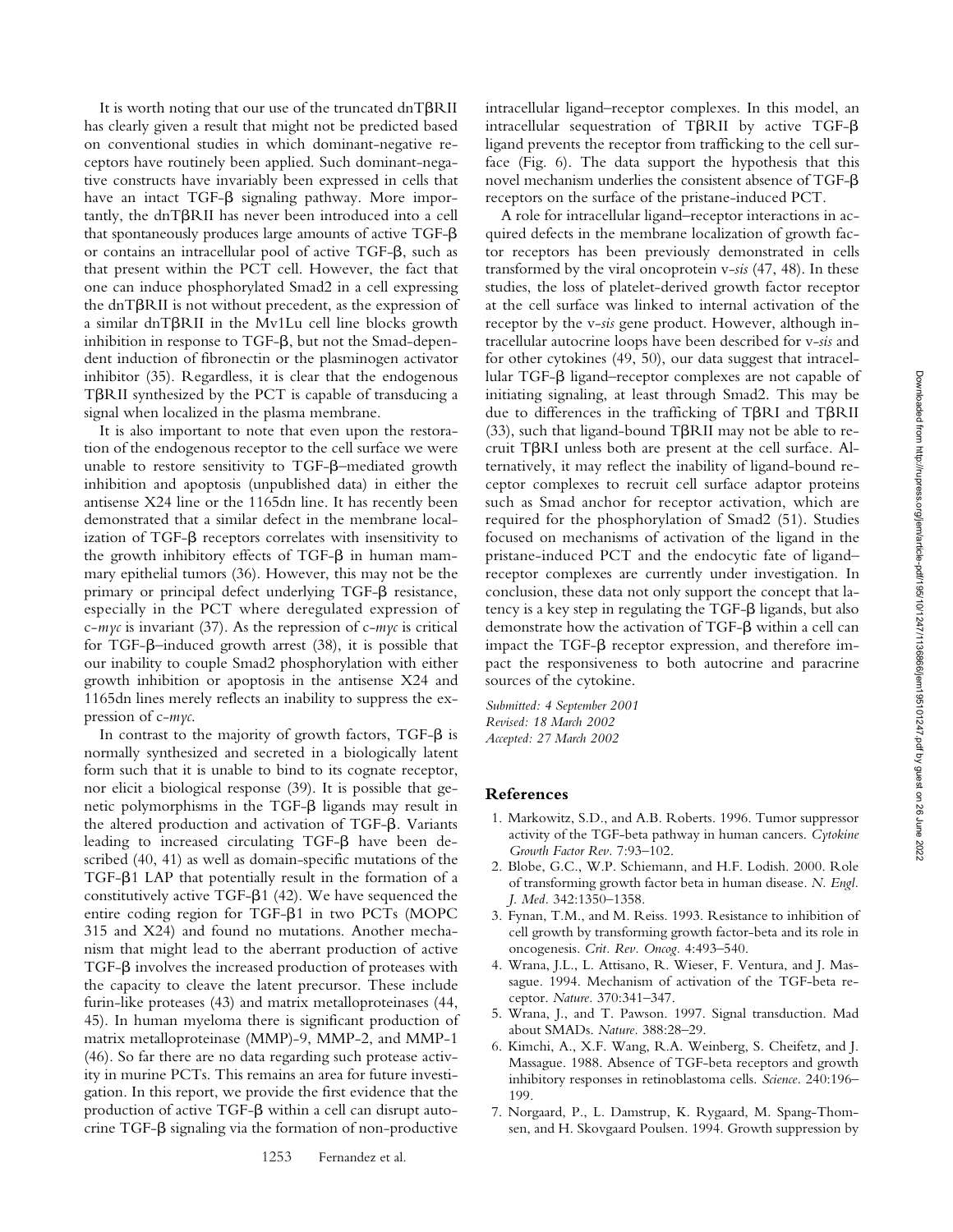transforming growth factor beta 1 of human small-cell lung cancer cell lines is associated with expression of the type II receptor. *Br. J. Cancer.* 69:802–808.

- 8. Inagaki, M., A. Moustakas, H.Y. Lin, H.F. Lodish, and B.I. Carr. 1993. Growth inhibition by transforming growth factor beta (TGF-beta) type I is restored in TGF-beta-resistant hepatoma cells after expression of TGF-beta receptor type II cDNA. *Proc. Natl. Acad. Sci. USA.* 90:5359–5363.
- 9. Park, K., S.J. Kim, Y.J. Bang, J.G. Park, N.K. Kim, A.B. Roberts, and M.B. Sporn. 1994. Genetic changes in the transforming growth factor beta (TGF-beta) type II receptor gene in human gastric cancer cells: correlation with sensitivity to growth inhibition by TGF-beta. *Proc. Natl. Acad. Sci. USA.* 91:8772–8776.
- 10. Reiss, M., and E.B. Stash. 1990. High frequency of resistance of human squamous carcinoma cells to the anti-proliferative action of transforming growth factor beta. *Cancer Commun*. 2:363–369.
- 11. Okamoto, A., W. Jiang, S.J. Kim, E.A. Spillare, G.D. Stoner, I.B. Weinstein, and C.C. Harris. 1994. Overexpression of human cyclin D1 reduces the transforming growth factor beta (TGF-beta) type II receptor and growth inhibition by TGF-beta 1 in an immortalized human esophageal epithelial cell line*. Proc. Natl. Acad. Sci. USA.* 91:1156–1180.
- 12. Arteaga, C.L., T. Carty-Dugger, H.L. Moses, S.D. Hurd, and J.A. Pietenpol. 1993. Transforming growth factor beta 1 can induce estrogen-independent tumorigenicity of human breast cancer cells in athymic mice. *Cell Growth Differ.* 4:193–201.
- 13. Grady, W.M., L.L. Myeroff, S.E. Swinler, A. Rajput, S. Thiagalingam, J.D. Lutterbaugh, A. Neumann, M.G. Brattain, J. Chang, S.J. Kim, et al. 1999. Mutational inactivation of transforming growth factor beta receptor type II in microsatellite stable colon cancers. *Cancer Res.* 59:320–324.
- 14. Munoz-Antonia, T., X. Li, M. Reiss, R. Jackson, and S. Antonia. 1996. A mutation in the transforming growth factor beta type II receptor gene promoter associated with loss of gene expression. *Cancer Res.* 56:4831–4835.
- 15. Hahm, K.B., K. Cho, C. Lee, Y.H. Im, J. Chang, S.G. Choi, P.H. Sorensen, C.J. Thiele, and S.J. Kim. 1999. Repression of the gene encoding the TGF-beta type II receptor is a major target of the EWS-FLI1 oncoprotein. *Nat. Genet.* 23:222– 227.
- 16. Ammanamanchi, S., S.J. Kim, L.Z. Sun, and M.G. Brattain. 1998. Induction of transforming growth factor-beta receptor type II expression in estrogen receptor-positive breast cancer cells through SP1 activation by 5-aza-2'-deoxycytidine. *J. Biol. Chem.* 273:16527–16534.
- 17. Gorelik, L., and R.A. Flavell. 2001. Immune-mediated eradication of tumors through the blockade of transforming growth factor-beta signaling in T cells. *Nat. Med.* 10:1118– 1122.
- 18. Yoo, Y.D., H. Ueda, K. Park, K.C. Flanders, Y.I. Lee, G. Jay, and S.J. Kim. 1996. Regulation of transforming growth factor-beta 1 expression by the hepatitis B virus (HBV) X transactivator. Role in HBV pathogenesis. *J. Clin. Invest.* 97: 388–395.
- 19. Kim, D.H., and S.J. Kim. 1996. Transforming growth factorbeta receptors: role in physiology and disease. *J. Biomed. Sci.* 3:143–158.
- 20. Berg, D.J., and R.G. Lynch. 1991. Immune dysfunction in mice with plasmacytomas. I. Evidence that transforming growth factor-beta contributes to the altered expression of activation receptors on host B lymphocytes. *J. Immunol.* 146:

2865–2872.

- 21. Weiskirch, L.M., Y. Bar-Dagan, and M.B. Mokyr. 1994. Transforming growth factor-beta-mediated down-regulation of antitumor cytotoxicity of spleen cells from MOPC-315 tumor-bearing mice engaged in tumor eradication following low-dose melphalan therapy. *Cancer Immunol. Immunother.* 38:215–224.
- 22. Lowrance, J.H., F.X. O'Sullivan, T.E. Caver, W. Waegell, and H.D. Gresham. 1994. Spontaneous elaboration of transforming growth factor beta suppresses host defense against bacterial infection in autoimmune MRL/lpr mice. *J. Exp. Med.* 180:1693–1703.
- 23. Caver, T.E., F.X. O'Sullivan, L.I. Gold, and H.D. Gresham. 1996. Intracellular demonstration of active TGFbeta1 in B cells and plasma cells of autoimmune mice. IgG-bound TGFbeta1 suppresses neutrophil function and host defense against Staphylococcus aureus infection. *J. Clin. Invest.* 98: 2496–2506.
- 24. Amoroso, S.R., N. Huang, A.B. Roberts, M. Potter, and J.J. Letterio. 1998. Consistent loss of functional transforming growth factor beta receptor expression in murine plasmacytomas. *Proc. Natl. Acad. Sci. USA.* 95:189–194.
- 25. Ohashi, T., S. Boggs, P. Robbins, A. Bahnson, K. Patrene, F.S. Wei, J.F. Wei, J. Li, L. Lucht, and Y.Fei. 1992. Efficient transfer and sustained high expression of the human glucocerebrosidase gene in mice and their functional macrophages following transplantation of bone marrow transduced by a retroviral vector. *Proc. Natl. Acad. Sci. USA.* 89:11332– 11336.
- 26. Koli, K.M., and C.L. Arteaga. 1997. Predominant cytosolic localization of type II transforming growth factor beta receptors in human breast carcinoma cells. *Cancer Res.* 57:970– 977.
- 27. Zwaagstra, J.C., Z. Kassam, and M.D. O'Connor-McCourt. 1999. Down-regulation of transforming growth factor-beta receptors: cooperativity between the types I, II, and III receptors and modulation at the cell surface. *Exp. Cell Res.* 252:352–362.
- 28. Massague, J. 2000. How cells read TGF-beta signals. *Nat. Rev. Mol. Cell. Biol.* 1:169–178.
- 29. de Caestecker, M.P., E. Piek, and A.B. Roberts. 2000. Role of transforming growth factor-beta signaling in cancer. *J. Natl. Cancer Inst.* 92:1388–1402.
- 30. Lawler, S., A.F. Candia, R. Ebner, L. Shum, A.R. Lopez, H.L. Moses, C.V. Wright, and R. Derynck. 1994. The murine type II TGF-beta receptor has a coincident embryonic expression and binding preference for TGF-beta 1. *Development.* 120:165–175.
- 31. Wrana, J.L., L. Attisano, R. Wieser, F. Ventura, and J. Massague. 1994. Mechanism of activation of the TGF-beta receptor. *Nature.* 370:341–347.
- 32. Gilboa, L., R.G. Wells, H.F. Lodish, and Y.I. Henis. 1998. Oligomeric structure of type I and type II transforming growth factor beta receptors: homodimers form in the ER and persist at the plasma membrane. *J. Cell Biol.* 140:767– 777.
- 33. Wells, R.G., H. Yankelev, H.Y. Lin, and H.F. Lodish. 1997. Biosynthesis of the type I and type II TGF-beta receptors. Implications for complex formation. *J. Biol. Chem.* 272: 11444–11451.
- 34. Tang, B., K. de Castro, H.E. Barnes, W.T. Parks, L. Stewart, E.P. Bottinger, D. Danielpour, and L.M. Wakefield. 1999. Loss of responsiveness to transforming growth factor beta in-